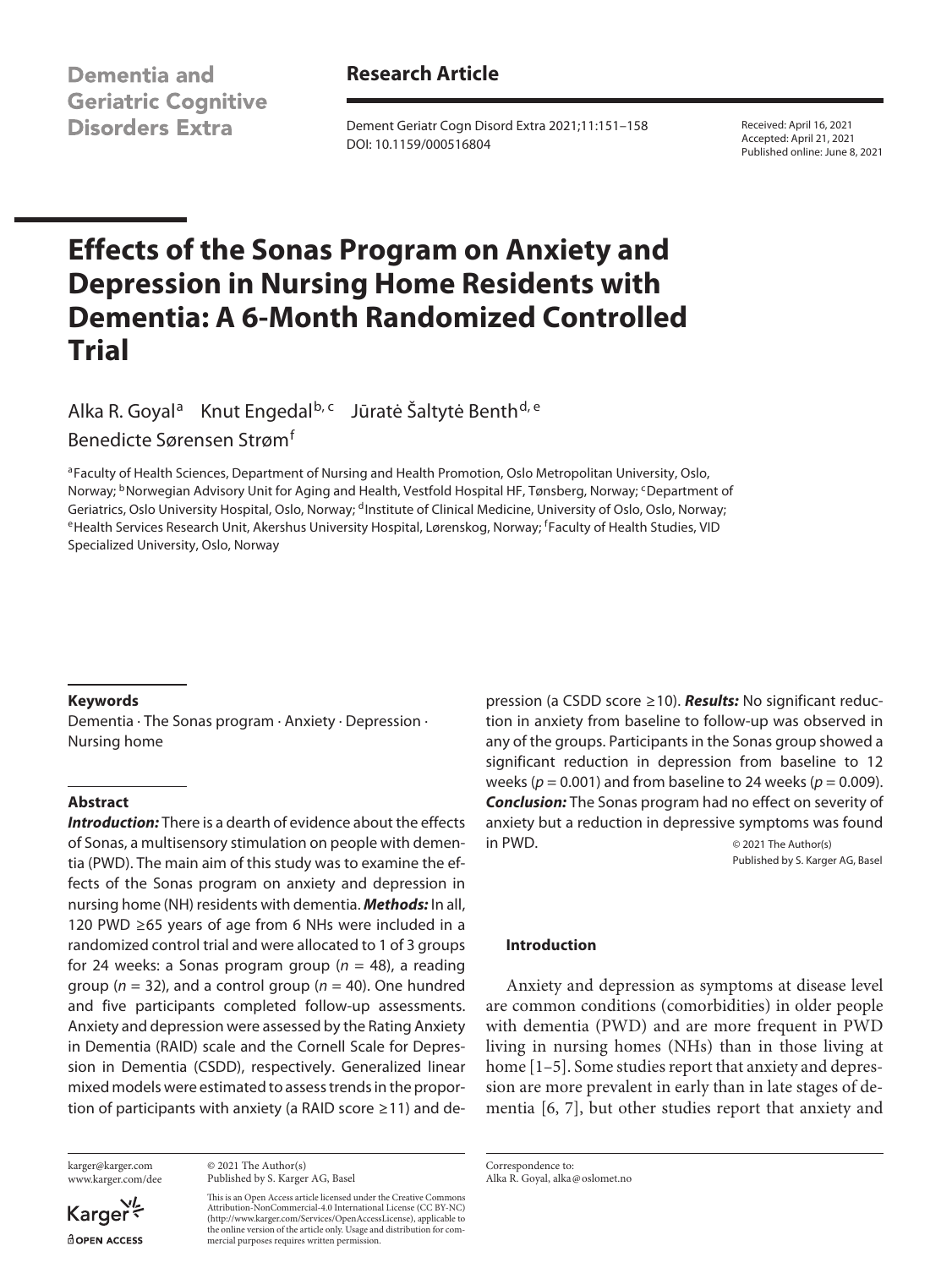<span id="page-1-0"></span>depression are equally prevalent in all stages of dementia but may be diagnosed as challenging behavior (especially as agitation) in the late stages [[8–](#page-6-4)[11](#page-6-0)]. Anxiety and depression can be difficult to diagnose in the late stages of dementia as patients may have difficulties in expressing their feelings verbally and also due to the overlapping symptoms of dementia, depression, and physical morbidities in older people [[1](#page-6-0)[2](#page-6-5)–[1](#page-6-0)[4](#page-6-6)]. Regardless, anxiety and/or depression can have many negative effects on PWD, their family, and professional caregivers, and thus needs to be diagnosed and treated [\[2](#page-6-5), [1](#page-6-0)[5–](#page-6-1)[1](#page-6-0)[7](#page-6-3)].

<span id="page-1-3"></span><span id="page-1-2"></span><span id="page-1-1"></span>The interplay of biological and psychosocial factors could be the underlying causes of anxiety and depression as well as other neuropsychiatric symptoms (NPS) in PWD [[1](#page-6-0)[8](#page-6-4)[–2](#page-6-5)0]. PWD undergo various changes in neuropsychological functioning, which adversely impact their ability to function independently, their communication, and their participation in social activities. This may lead to a lack of social engagement and to psychological problems like anxiety and depression [[20](#page-6-5), [2](#page-6-5)[1\]](#page-6-0).

<span id="page-1-6"></span><span id="page-1-5"></span><span id="page-1-4"></span>Effective treatment in terms of medication for dementia due to Alzheimer's disease was first available in the early 1990s [\[22\]](#page-6-5). However, so far there is no cure for dementia, and, with the increasing prevalence of dementia worldwide, the World Health Organisation (WHO) recognizes dementia as a public health priority [\[2](#page-6-5)[3\]](#page-6-7). Studies show that the effects of pharmacological interventions to treat anxiety, depression, or other NPS of dementia are modest and, besides, the use of psychotropic medications can be associated with major side effects in PWD [\[2](#page-6-5)[4,](#page-6-6) [2](#page-6-5)[5\]](#page-6-1). Therefore, psychosocial interventions should be the first step to treat anxiety, depression, and other NPS in PWD [\[2](#page-6-5)[6,](#page-6-2) [2](#page-6-5)[7](#page-6-3)].

<span id="page-1-10"></span><span id="page-1-9"></span><span id="page-1-8"></span><span id="page-1-7"></span>Previous studies have investigated the effects of a variety of psychosocial interventions on anxiety and depression among PWD [[2](#page-6-5)[7](#page-6-3)]. The Sonas program, a multisensory stimulation program developed by Sister Mary Threadgold in 1990, is primarily an intervention with the aim of promoting the ability of PWD to communicate [\[2](#page-6-5)[8\]](#page-6-4). Several studies have examined the effects of the Sonas program on communication, cognition, aggression, functions of activities of daily living, depression/mood, well-being, and quality of life [\[2](#page-6-5)[8](#page-6-4)]. However, the effects on anxiety have only been measured in 1 study; Hutson et al. [[2](#page-6-5)[9](#page-6-8)] conducted a pilot study with a small number of participants  $(N = 39)$  and the intervention was short, with the Sonas program being applied for up to 7 weeks only. The study did not find any significant differences between the intervention and control groups in terms of anxiety. In all, 3 studies have been published that investi<span id="page-1-11"></span>gated the effects of the Sonas program on depression/ mood, and the findings were ambiguous [\[2](#page-6-5)[9–](#page-6-8)[3](#page-6-7)[1\]](#page-6-0). The qualitative study by Dugmore [\[30](#page-6-7)] reported positive effects on the mood of participant as expressed by the staff. The study by Jackson et al. [[3](#page-6-7)[1](#page-6-0)] found a significant increase in depressive symptoms in the intervention group after 8 weeks of the Sonas program and no significant changes in the control group. Hutson et al. [[2](#page-6-5)[9](#page-6-8)] did not report any significant differences between the intervention and control groups in relation to depression.

As no definite knowledge exists as to whether the Sonas program does indeed have an effect on anxiety and depression in PWD, we wanted to investigate this in NH residents with moderate to severe dementia. We further wanted to explore whether the effects of this program on anxiety and depression could be related to the cognitive function of the residents.

## **Materials and Methods**

## *Participants and Study Design*

In all, 120 residents ≥65 years of age and diagnosed with dementia from 6 NHs in Ireland were included in a randomized control trial (RCT). The participants were allocated to 1 of 3 groups for 24 weeks: (1) a Sonas program group ( $n = 48$ ), (2) a reading group, regarded as an attention placebo group (*n* = 32), and (3) a control group with no intervention ( $n = 40$ ). The flowchart of study participants is shown in Figure 1. The design with 3 groups was used to rule out whether the effects of the Sonas program could be caused by special attention given to the intervention group, rather by the intervention itself [[3](#page-6-7)[2\]](#page-6-5). In addition, all participants received standard care and attended usual activities in the NH. Recruitment of participants, the randomization process, and data collection are described in detail elsewhere [[33](#page-6-7)]. Data were collected at baseline before randomization (T0), after 12 weeks (T1), and after 24 weeks (T2).

## *Brief Description of the Groups*

*Sonas Group.* The participating NHs had their own Sonas-licenced practitioner (SLP) who attended a 3-day training on how to conduct a Sonas session. Each NH had 1 Sonas group consisting of 8 participants. The groups were led by SLPs and an assistant. The intervention was carried out twice a week for 24 weeks, and each session lasted 45 min. The Sonas program followed a fixed structure each time and consisted of 11 elements [\[33](#page-6-7)].

Multisensory stimulation in the Sonas program consists of the following elements:

- A signature tune and greeting song
- Exercise to music
- Smell
	- A "sing-along" which includes 3 familiar songs
	- Relaxation music/massage (the senses of taste and touch are stimulated)
- Music with a percussion instrument
- Joining-in proverbs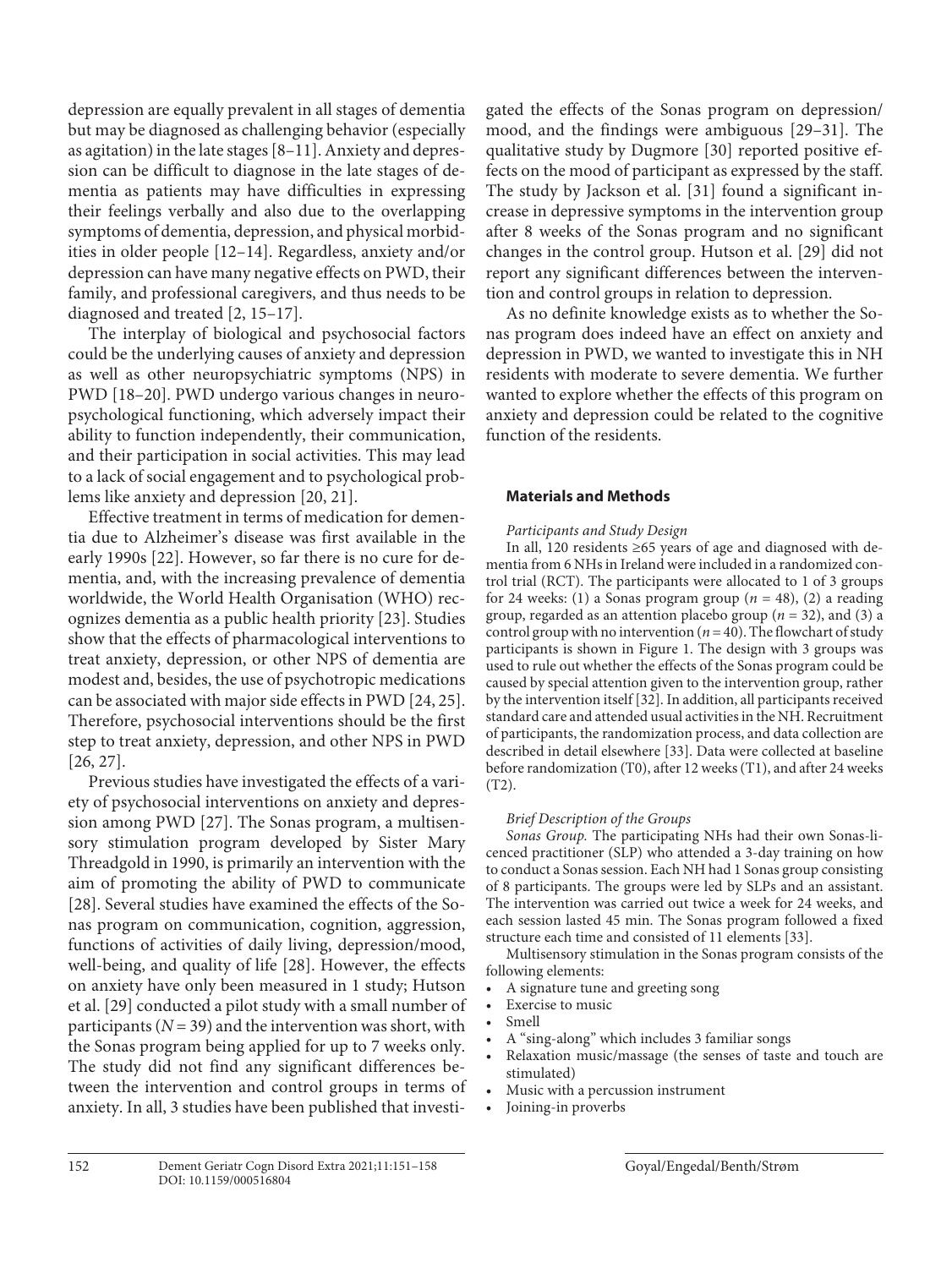

**Fig. 1.** Flowchart of participants.

- Listening to poetry
- A contribution
- A Second "sing-along"
- The closing song and signature tune

*Reading Group.* The staff at the participating NHs were instructed in how to lead and conduct the intervention. The participants attended the reading group twice a week for 24 weeks, and each session lasted for 45 min, while a staff member read from a newspaper.

*Control Group*. The control group continued with their routine activities provided by the NH.

#### *Assessment Scales*

Mini-Mental Status Examination

Severity of participants' cognitive impairment was assessed with the Mini-Mental Status Examination (MMSE) screening test [[3](#page-6-7)[4\]](#page-6-6) which has a minimum score of 0 and a maximum score of 30. A higher score indicates higher cognitive function [[3](#page-6-7)[4\]](#page-6-6). MMSE scores of 0–20 are classified as severe to moderate cognitive impairment. The MMSE has been judged to have satisfactory reliability as well as construct and criterion validity [\[3](#page-6-7)[5](#page-6-1)].

## The Rating Anxiety in Dementia

The Rating Anxiety in Dementia (RAID) scale is a dementiaspecific anxiety scale and consists of 20 items, 18 of which can be scored from 0 (absent) to 3 (severe), or U (unable to assess). The total score ranges from 0 to 54, with higher scores indicating more severe anxiety. Two items (phobias and panic attacks) are assessed as present or absent and are not included in the total score [[3](#page-6-7)[6\]](#page-6-2). The items are rated after interviewing the patient and care staff and checking the clinical notes from the previous 2 weeks. A score of ≥11 suggests significant clinical anxiety [\[3](#page-6-7)[6](#page-6-2)].

#### The Cornell Scale for Depression in Dementia

The Cornell Scale for Depression in Dementia (CSDD) is an observation-based scale that is widely used to assess depressive symptoms in PWD [\[3](#page-6-7)[7\]](#page-6-3). The scale includes 19 items to for assessing a patient's level of depression based on caregivers' observations over the previous week. The rating scale is from 0 to 38, where 38 is the highest score, i.e., denoting more severe depression [\[3](#page-6-7)[7](#page-6-3)]. A score of ≥10 on the CSDD suggests significant clinical depression in PWD living in NHs [\[3](#page-6-7)[8\]](#page-6-4).

#### *Data Analyses*

Demographic and clinical characteristics of participants were presented as means and standard deviations (SD) or *n* (%), as appropriate. Generalized linear mixed models were estimated to assess trends in the proportion of participants with anxiety (RAID score  $\geq$ 11) and depression (CSDD score  $\geq$ 10). The models contained fixed effects for time point (with baseline as reference), group (control as reference), and the interaction between time and group. A significant interaction would imply differences between groups in trends in the proportion of participants with anxiety or depression. Random intercepts for participants nested within NHs were included to account for within-patient and within-NH correlations. Random effects for NHs were skipped if no cluster effect was present as assessed by intraclass correlation coefficient. The results were presented graphically as odds ratios with *p* values reported in the text. Due to the small group size, the proportions of participants with anxiety and depression stratified by level of cognition (MMSE scores of 0–10 vs. 11–20) were presented descriptively and compared by *z* test for proportions, whenever considered relevant. All tests were two-sided and *p* < 0.05 was considered statistically significant. The statistical analyses were conducted using SPSS v26 and SAS v9.4.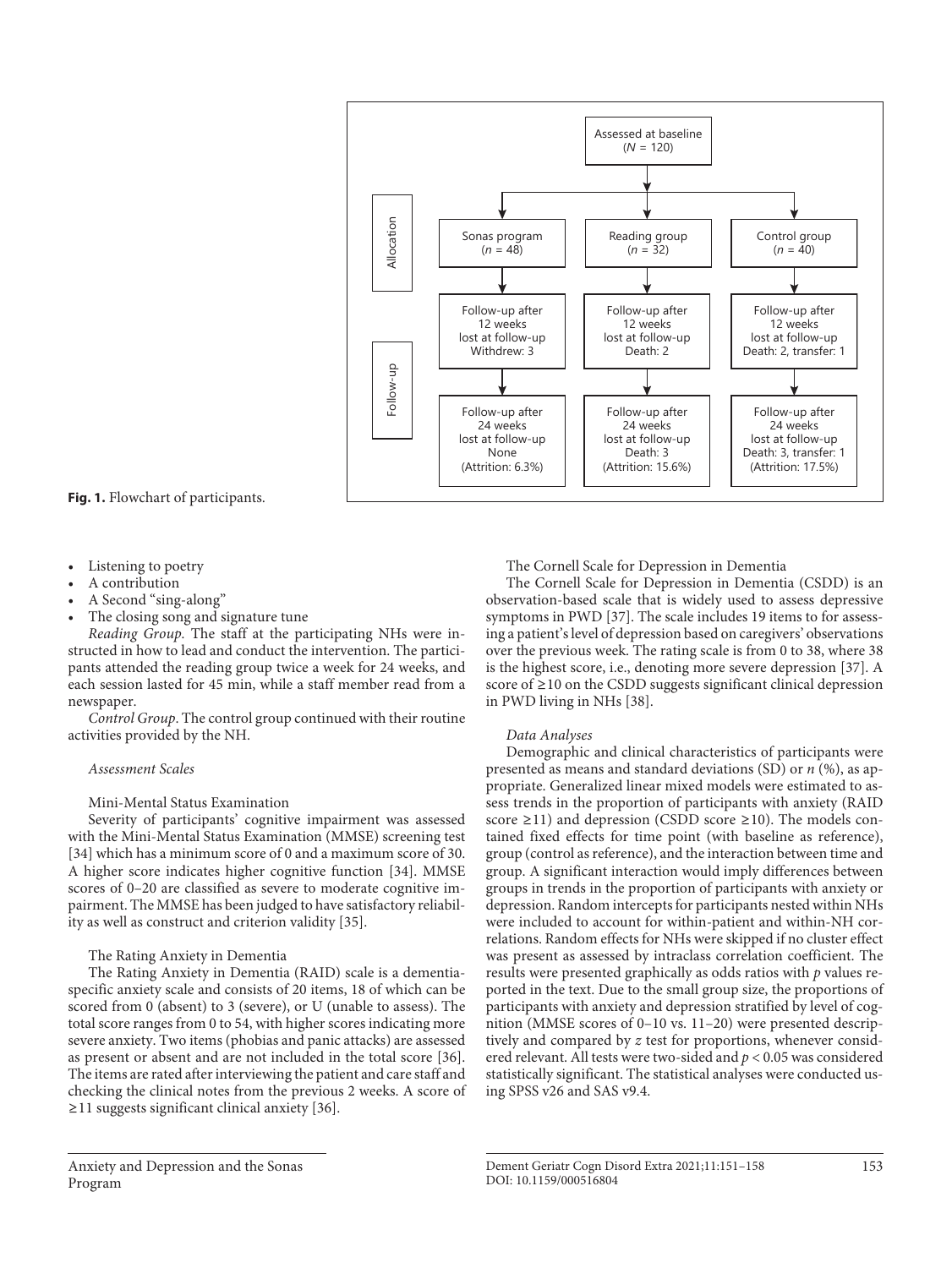|                                                                                                    | Total<br>$(N = 120)$ | Sonas group<br>$(n = 48)$ | Reading group<br>$(n=32)$ | Control group<br>$(n = 40)$ |  |
|----------------------------------------------------------------------------------------------------|----------------------|---------------------------|---------------------------|-----------------------------|--|
| Women, $n$ $(\%)$                                                                                  | 93 (77.5)            | 40(83.3)                  | 25(78.1)                  | 28(70.0)                    |  |
| Men, $n$ (%)                                                                                       | 27(22.5)             | 8(16.7)                   | 7(21.9)                   | 12(30.0)                    |  |
| Age, years                                                                                         | 84.8 (7.0)           | 86.1(6.6)                 | 84.9 (7.2)                | 83.3(7.1)                   |  |
| MMSE                                                                                               | 9.0(7.1)             | 7.7(6.7)                  | 10.0(7.2)                 | 9.7(7.5)                    |  |
| RAID sum score                                                                                     | $8.7(6.5)^*$         | 9.7(6.9)                  | $7.4(5.5)$ **             | 8.5(6.6)                    |  |
| CSDD sum score                                                                                     | 8.4(5.7)             | 8.8(4.9)                  | 7.8(6.0)                  | 8.4(6.2)                    |  |
| Degree of cognitive function                                                                       |                      |                           |                           |                             |  |
| Moderate (MMSE 11-20)                                                                              | 57 (47.5)            | 19(39.6)                  | 17(53.1)                  | 21(52.5)                    |  |
| Severe $(MMSE 0-10)$                                                                               | 63(52.5)             | 29(60.4)                  | 15(46.9)                  | 19(47.5)                    |  |
| Values express mean (SD), unless otherwise indicated. $n = 119$ (1 missing); $n = 31$ (1 missing). |                      |                           |                           |                             |  |



**Fig. 2.** The course of anxiety in the 3 groups (GLIMMIX model).

## **Results**

There was a total of 120 residents with an average age of 85 years from 6 NHs, and 77.5% were female. Participants had moderate to severe dementia with an average MMSE score of 9.0 (SD 7.1); 47.5% had moderate dementia defined as an MMSE score of 11–20 and 52.5% had severe dementia (an MMSE score ≤10). Etiological dementia diagnoses were not known. Characteristics of the participants at baseline are shown in Table 1. The secondary analyses of the study by Strøm et al. [[33](#page-6-7)] examine the effects of the Sonas program on anxiety and depression in NH residents with moderate to severe dementia.

# *Effects on Anxiety*

Overall, there were no significant differences (nonsignificant interactions) between the groups regarding the trend in the proportion with anxiety. A nonsignificant reduction in anxiety from baseline (T0) to 12 weeks (T1) was observed in the Sonas group, but no changes were found in the reading and control groups (Fig. 2; Table 2).

When stratifying the groups according to MMSE score, no changes were found in the occurrence of anxiety in any group at any time point (Table 3).

# *Effects on Depression*

There were no overall group differences (nonsignificant interactions) in the course of depression. Participants in the Sonas group showed a significant reduction in depression from baseline (T0) to 12 weeks (T1)  $(p =$ 0.001) and 24 weeks (T2) ( $p = 0.009$ ). The increase in depression from T1 to T2 in the reading group was nonsignificant (Fig. 3). The proportions of participants with depression in the 3 groups from baseline to follow-up is shown in Table 4.

When stratifying the groups according to levels of cognition, no significant changes were found in the occurrence of depression in any group because there were too few cases to be able to calculate *p* values at any time point (Table 5).

## **Discussion**

The overall aim of this study was to examine whether the Sonas program had any effect on anxiety and depression in NH residents with moderate to severe dementia.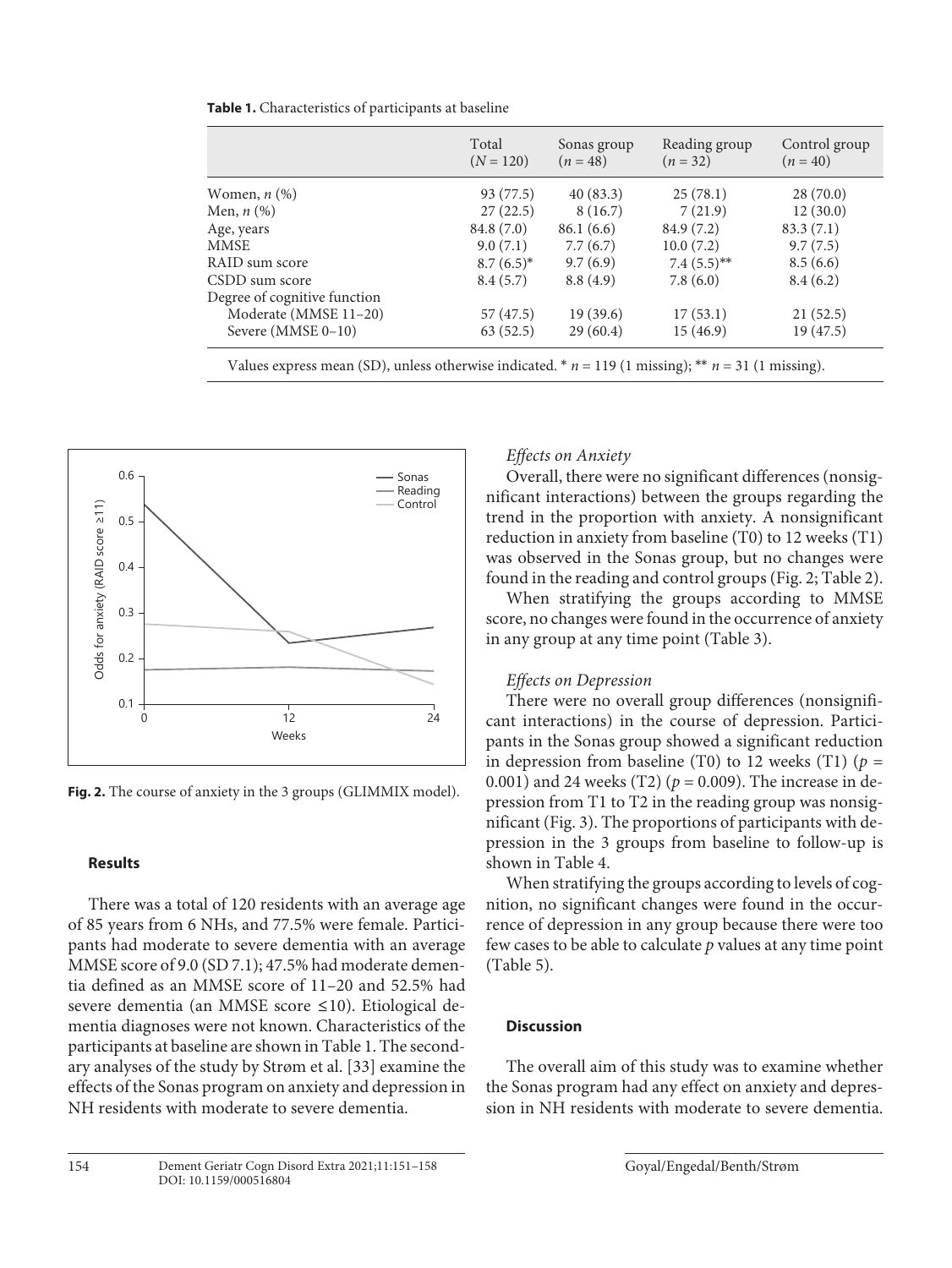| Time point                   | Total    | Sonas    | Reading  | Control  |
|------------------------------|----------|----------|----------|----------|
| T0 (at baseline)             |          |          |          |          |
| N                            | $119*$   | 48       | 31       | 40       |
| RAID score                   | 8.7(6.5) | 9.7(6.9) | 7.4(5.5) | 8.5(6.6) |
| Proportion, $n$ (%)          | 36(30.3) | 18(37.5) | 7(22.6)  | 11(27.5) |
| T1 (at 12 weeks)             |          |          |          |          |
| N                            | 113      | 46       | 30       | 37       |
| Raid score                   | 8.1(5.2) | 8.9(5.2) | 6.8(4.9) | 8.0(5.3) |
| Proportion, $n$ (%)          | 30(26.5) | 13(28.3) | 7(23.3)  | 10(27.0) |
| T <sub>2</sub> (at 24 weeks) |          |          |          |          |
| N                            | 105      | 45       | 27       | 33       |
| Raid score                   | 7.9(5.5) | 8.6(5.8) | 7.2(5.9) | 7.5(4.5) |
| Proportion, $n$ (%)          | 26(24.8) | 13(28.9) | 6(22.2)  | 7(21.2)  |

**Table 2.** The mean RAID sum score (SD) and proportion of participants with anxiety (RAID score ≥11) in the 3 groups at baseline and at follow-up

\* The RAID score was missing for 1 participant.

**Table 3.** The occurrence of anxiety (RAID sum score ≥11) across time within the groups stratified by level of cognition (MMSE)

| Time point                                                                                                                            | Sonas           | Reading    | Control    |  |
|---------------------------------------------------------------------------------------------------------------------------------------|-----------------|------------|------------|--|
| MMSE score 11-20                                                                                                                      |                 |            |            |  |
| T0 (at baseline)                                                                                                                      | 8/19(42.1)      | 4/17(23.5) | 5/21(23.8) |  |
| T1 (at 12 weeks)                                                                                                                      | $5/17(29.4)^*$  | 4/17(23.5) | 6/19(31.6) |  |
| T <sub>2</sub> (at 24 weeks)                                                                                                          | $5/17(29.4)$ ** | 3/14(21.4) | 5/18(27.8) |  |
| MMSE score $0-10$                                                                                                                     |                 |            |            |  |
| T0 (at baseline)                                                                                                                      | 10/29(34.5)     | 3/14(21.4) | 6/19(31.6) |  |
| T1 (at 12 weeks)                                                                                                                      | 8/29(27.6)      | 3/13(23.1) | 4/18(22.2) |  |
| T <sub>2</sub> (at 24 weeks)                                                                                                          | 8/28(28.6)      | 3/13(23.1) | 2/15(13.3) |  |
| Values express $n/N$ (%). * $p = 0.428$ (T0 vs. T1), ** $p = 0.428$ (T0<br>vs. T2). There were too few cases to calculate $p$ values. |                 |            |            |  |

To our knowledge, this is the largest RCT, with the longest follow-up study, to have investigated the effects of the Sonas program on anxiety and depression.

## *Anxiety*

The results of this study did not indicate any significant reduction in anxiety in any of the groups, and we found no overall differences between the groups regarding the trend. One reason for the lack of effect could be that the study was underpowered, as the average baseline RAID sum score of the participants was <10. This might have limited potentials for a further reduction in anxiety, at both the symptom and disease



**Fig. 3.** The course of depression in the 3 groups (GLIMMIX model).

level. However, a nonsignificant reduction in anxiety from baseline (T0) to the 12-week follow-up (T1) was observed in the Sonas group, a finding that should encourage a larger-scale study, i.e., including more PWD with more severe anxiety. Stratifying the groups according to level of cognition (MMSE score), the results did not indicate any effect of cognition on anxiety occurrence in any of the groups at any time point. Again, the main reason was likely due to loss of power. How-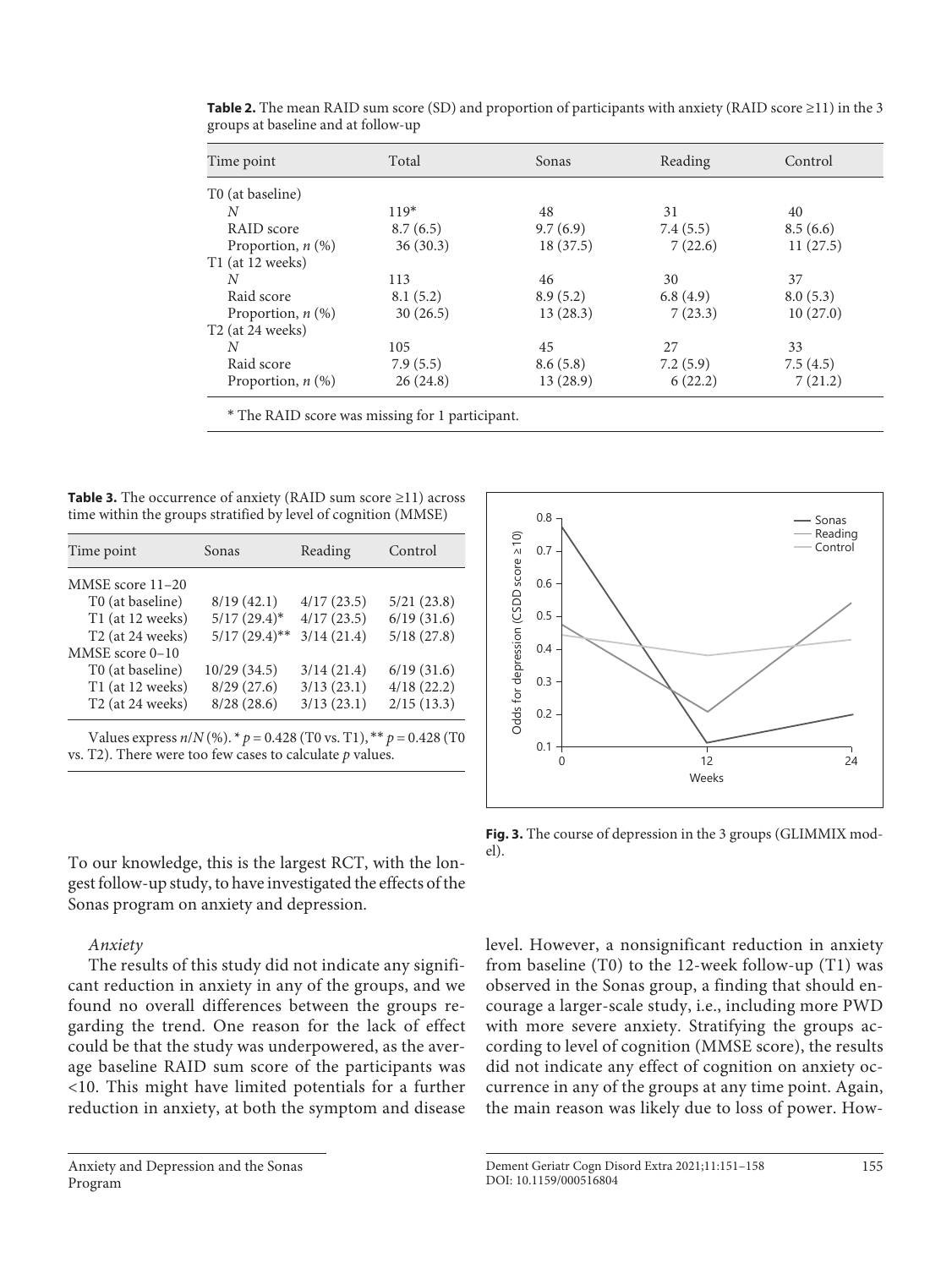**Table 4.** The mean CSDD sum score (SD) and proportion of participants with depression (CSDD  $\geq$ 10) in the 3 groups at baseline and at follow-up

| Time point                   | Total      | Sonas       | Reading     | Control    |
|------------------------------|------------|-------------|-------------|------------|
| T0 (at baseline)             |            |             |             |            |
| Total, N                     | 120        | 48          | 32          | 40         |
| CSDD score                   | 8.4(5.7)   | 8.8(5.0)    | 7.8(6.0)    | 8.4(6.2)   |
| Proportion, $n$              | 45 (37.5%) | 21 (43.8%)  | 11 (34.4%)  | 13 (32.5%) |
| T1 (at 12 weeks)             |            |             |             |            |
| Total, N                     | 113        | 46          | 30          | 37         |
| CSDD score                   | 6.6(5.1)   | 6.3(4.2)    | 5.9(4.7)    | 7.6(6.2)   |
| Proportion, n                | 23 (20.4%) | $6(13.0\%)$ | $6(20.0\%)$ | 11 (29.7%) |
| T <sub>2</sub> (at 24 weeks) |            |             |             |            |
| Total, N                     | 105        | 45          | 27          | 33         |
| CSDD score                   | 6.8(5.3)   | 6.3(3.9)    | 7.7(6.2)    | 6.6(6.0)   |
| Proportion, $n$              | 29 (27.6%) | $9(20.0\%)$ | 10 (37.0%)  | 10 (30.3%) |

**Table 5.** The occurrence of depression (CSSD sum score ≥10) over time in the 3 groups stratified by level of cognition (MMSE)

| Time point                   | Sonas       | Reading    | Control    |
|------------------------------|-------------|------------|------------|
| MMSE score 11-20             |             |            |            |
| T0 (at baseline)             | 8/19(42.1)  | 3/17(17.6) | 6/21(28.6) |
| T1 (at 12 weeks)             | 1/17(5.9)   | 2/17(11.8) | 5/19(26.3) |
| T <sub>2</sub> (at 24 weeks) | 4/17(23.5)  | 5/14(35.7) | 5/18(27.8) |
| MMSE score 0-10              |             |            |            |
| T0 (at baseline)             | 13/29(44.8) | 8/15(53.3) | 7/19(36.8) |
| T1 (at 12 weeks)             | 5/29(17.2)  | 4/13(30.8) | 6/18(73.3) |
| T <sub>2</sub> (at 24 weeks) | 5/28(17.9)  | 5/13(38.5) | 5/15(33.3) |
|                              |             |            |            |

Values express *n*/*N* (%). There were too few cases to calculate *p* values at any point.

ever, we find this analysis worthwhile, as the study by Strøm et al. [[33\]](#page-6-7) reported that participants with severe dementia in the Sonas group experienced significant improvements in their communication abilities.

## *Depression*

Even though we found no overall differences in the trend of depressive symptoms between the groups, the participants in the Sonas group experienced a significant reduction in depression. In the reading group, there was a nonsignificant increase in the number of participants with depression at the 24-week follow-up. This may indicate that the extra attention the reading group received was purposeful. It could be that the Sonas program contributed to the reduction in depression. Stratifying the groups according to their cognition level, no significant changes in depression were observed in any group at any time point. Here again, the reason is likely that too few participants with depression were included in each group, subdivided on the level of MMSE scores. As for the mean RAID sum score, the mean CSDD sum score was also low at baseline, indicating that participants had few anxiety and depression symptoms.

The study by Hutson et al. [[2](#page-6-5)[9](#page-6-8)] reported some improvement in anxiety and depressive symptoms in both a Sonas and a control group after 7 weeks of intervention. The control group that received treatment as usual showed greater improvement in their anxiety and depressive symptoms than the Sonas group. In contrast, the Sonas group had a greater improvement in symptoms of behavioral disturbances than the control group after 7 weeks. None of the improvements were statistically significant, but the study may have been underpowered.

A study by Jackson et al. [\[3](#page-6-7)[1](#page-6-0)] found an increase in depressive symptoms in the Sonas group after participating in the Sonas session for a period of 8 weeks. The authors could not identify the reason for this but indicated there were qualitative social and psychological benefits for the participants. From the perspective of NH staff, the Sonas program has some positive effects on mood and interactive activities in NH residents with dementia [\[30](#page-6-7)].

## **Conclusion**

Although we observed a within-group effect of the Sonas program on depression in NH residents with moderate to severe dementia, the results of the our study and previous studies are inconclusive with regard to the effects on anxiety and depression in NH residents with moderate to severe dementia. Participating in the Sonas program may have some positive effects on individual levels which may not be easy to measure with rating scales. We believe that there is a need for larger studies including PWD with severe anxiety and depression, to observe the effects of the Sonas program on anxiety and depression.

## **Statement of Ethics**

 Participants' next-of-kin gave their written informed consent since the participants had moderate to severe dementia and were unable to sign. The study was approved by the Regional Ethics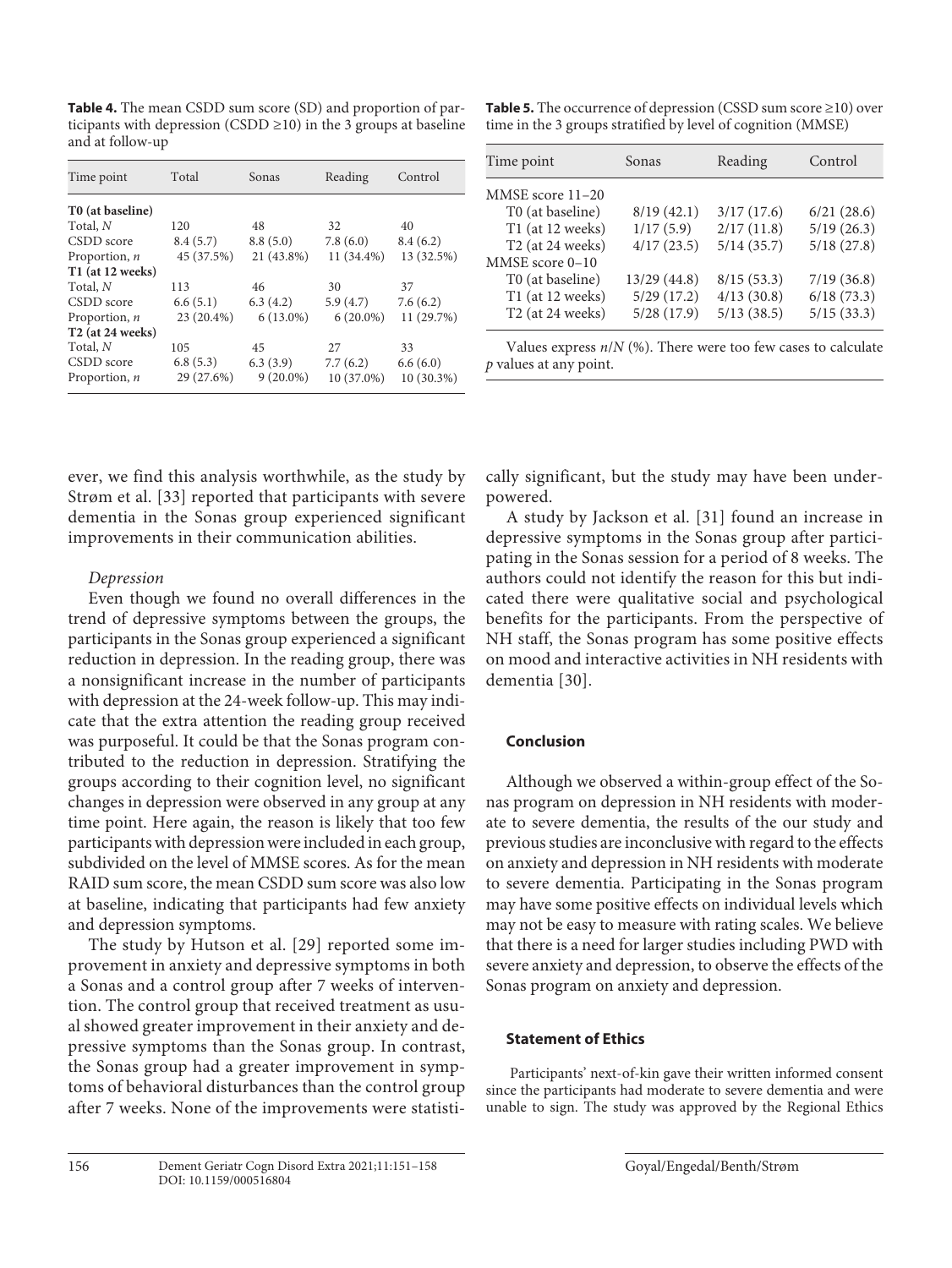Committee of Norway (REK) under the registration No. IRB 0000 1870 and was conducted in accordance with the World Medical Association Declaration of Helsinki [\[3](#page-6-7)[9](#page-6-8)]. No ethics approval was needed in Ireland, except from the boards of management in each NH, and they approved [[33\]](#page-6-7).

## **Conflict of Interest Statement**

The authors declare there were no conflicts of interest.

## **Funding Sources**

There was no funding.

## **Author Contributions**

B.S.S. collected the data. K.E., A.R.G., and B.S.S. contributed to the design of the study. J.Š.B. conducted the statistical analysis and guided the interpretation of the data. A.R.G. wrote the paper. All listed authors supervised the writing of the paper and approved the final version for publication.

## **References**

- <span id="page-6-0"></span>[1](#page-0-0) Barca ML, Engedal K, Laks J, Selbaek G. A 12 months follow-up study of depression among nursing-home patients in Norway. [J Affect](https://www.karger.com/Article/FullText/516804?ref=1#ref1) [Disord](https://www.karger.com/Article/FullText/516804?ref=1#ref1). 2010 Jan;120(1-3):141–8.
- <span id="page-6-5"></span>[2](#page-0-0) Goyal AR, Bergh S, Engedal K, Kirkevold M, Kirkevold Ø. Anxiety, Anxiety Symptoms, and Their Correlates in Persons with Dementia in Norwegian Nursing Homes: A Cause for Concern. [Dement Geriatr Cogn Disord](https://www.karger.com/Article/FullText/516804?ref=2#ref2). 2017;43(5-6):294–305.
- <span id="page-6-7"></span>[3](#page-0-0) Tori K, Kalligeros M, Nanda A, Shehadeh F, van Aalst R, Chit A, et al. Association between dementia and psychiatric disorders in long-term care residents: an observational clinical study. [Medicine \(Baltimore\).](https://www.karger.com/Article/FullText/516804?ref=3#ref3) 2020 Jul;99(31):e21412.
- <span id="page-6-6"></span>[4](#page-0-0) van der Linde RM, Dening T, Stephan BC, Prina AM, Evans E, Brayne C. Longitudinal course of behavioural and psychological symptoms of dementia: systematic review. [Br](https://www.karger.com/Article/FullText/516804?ref=4#ref4) [J Psychiatry](https://www.karger.com/Article/FullText/516804?ref=4#ref4). 2016 Nov;209(5):366–77.
- <span id="page-6-1"></span>[5](#page-0-0) Wolitzky-Taylor KB, Castriotta N, Lenze EJ, Stanley MA, Craske MG. Anxiety disorders in older adults: a comprehensive review. [De](https://www.karger.com/Article/FullText/516804?ref=5#ref5)[press Anxiety](https://www.karger.com/Article/FullText/516804?ref=5#ref5). 2010 Feb;27(2):190–211.
- <span id="page-6-2"></span>[6](#page-0-1) Seignourel PJ, Kunik ME, Snow L, Wilson N, Stanley M. Anxiety in dementia: a critical review. [Clin Psychol Rev.](https://www.karger.com/Article/FullText/516804?ref=6#ref6) 2008 Oct;28(7):1071– 82.
- <span id="page-6-3"></span>[7](#page-0-1) Seitz D, Purandare N, Conn D. Prevalence of psychiatric disorders among older adults in long-term care homes: a systematic review. [Int Psychogeriatr](https://www.karger.com/Article/FullText/516804?ref=7#ref7). 2010 Nov;22(7):1025–39.
- <span id="page-6-4"></span>[8](#page-1-0) Calleo JS, Kunik ME, Reid D, Kraus-Schuman C, Paukert A, Regev T, et al. Characteristics of generalized anxiety disorder in patients with dementia. [Am J Alzheimers Dis Other De](https://www.karger.com/Article/FullText/516804?ref=8#ref8)[men](https://www.karger.com/Article/FullText/516804?ref=8#ref8). 2011 Sep;26(6):492–7.
- <span id="page-6-8"></span>[9](#page-1-0) Goyal AR, Bergh S, Engedal K, Kirkevold M, Kirkevold Ø. The course of anxiety in persons with dementia in Norwegian nursing homes: A 12-month follow-up study. [J Affect Disord](https://www.karger.com/Article/FullText/516804?ref=9#ref9). 2018 Aug;235:117–23.
- [10](#page-1-0) Porter VR, Buxton WG, Fairbanks LA, Strickland T, O'Connor SM, Rosenberg-Thompson S, et al. Frequency and characteristics of anxiety among patients with Alzheimer's disease and related dementias. [J Neuropsychiatry](https://www.karger.com/Article/FullText/516804?ref=10#ref10) [Clin Neurosci.](https://www.karger.com/Article/FullText/516804?ref=10#ref10) 2003;15(2):180–6.
- [11](#page-1-0) Majić T, Pluta JP, Mell T, Treusch Y, Gutzmann H, Rapp MA. Correlates of agitation and depression in nursing home residents with dementia. [Int Psychogeriatr.](https://www.karger.com/Article/FullText/516804?ref=11#ref11) 2012 Nov;24(11):1779–89.
- [12](#page-1-1) American Psychiatric Association. Diagnostic and statistical manual of mental disorders: DSM-5. Washington, DC: American Psychiatric Association; 2013. p. 947.
- [13](#page-1-1) Nordhus IH. Manifestations of Depression and Anxiety in Older Adults. In: Woods R, Clare L, editors. [Handbook of the Clinical](https://www.karger.com/Article/FullText/516804?ref=13#ref13) [Psychology of Ageing.](https://www.karger.com/Article/FullText/516804?ref=13#ref13) 2nd ed. John Wiley & Sons, Ltd; 2008. pp. 95–110.
- [14](#page-1-1) WHO. [ICD-11 : International Classification](https://www.karger.com/Article/FullText/516804?ref=14#ref14) [of Diseases 11th Revision](https://www.karger.com/Article/FullText/516804?ref=14#ref14). WHO; 2018.
- [15](#page-1-2) Cooper C, Balamurali TB, Livingston G. A systematic review of the prevalence and covariates of anxiety in caregivers of people with<br>dementia. Int Psychogeriatr. 2007 Psychogeriatr. 2007 Apr;19(2):175–95.
- 16 Gibbons LE, Teri L, Logsdon R, McCurry SM, Kukull W, Bowen J, et al. Anxiety symptoms as predictors of nursing home placement in patients with Alzheimer's disease. [J Clin](https://www.karger.com/Article/FullText/516804?ref=16#ref16) [Geropsychol.](https://www.karger.com/Article/FullText/516804?ref=16#ref16) 2002 Oct;8(4):335–42.
- [17](#page-1-2) Barca ML, Selbaek G, Laks J, Engedal K. Factors associated with depression in Norwegian nursing homes. [Int J Geriatr Psychiatry.](https://www.karger.com/Article/FullText/516804?ref=17#ref17) 2009 Apr;24(4):417–25.
- [18](#page-1-3) Spector A, Orrell M. Using a biopsychosocial model of dementia as a tool to guide clinical practice. [Int Psychogeriatr](https://www.karger.com/Article/FullText/516804?ref=18#ref18). 2010 Sep;22(6): 957–65.
- [19](#page-1-3) Holmes SE, Esterlis I, Mazure CM, Lim YY, Ames D, Rainey-Smith S, et al.; Australian Imaging, Biomarkers and Lifestyle Research Group. Trajectories of depressive and anxiety symptoms in older adults: a 6-year prospective cohort study. [Int J Geriatr Psychiatry.](https://www.karger.com/Article/FullText/516804?ref=19#ref19) 2018 Feb;33(2):405–13.
- [20](#page-1-3) Kitwood T. The experience of dementia. [Ag](https://www.karger.com/Article/FullText/516804?ref=20#ref20)[ing Ment Health.](https://www.karger.com/Article/FullText/516804?ref=20#ref20) 1997 Feb;1(1):13–22.
- [21](#page-1-4) Zwijsen SA, van der Ploeg E, Hertogh CM. Understanding the world of dementia. How do people with dementia experience the world? [Int Psychogeriatr](https://www.karger.com/Article/FullText/516804?ref=21#ref21). 2016 Jul;28(7):1067– 77.
- [22](#page-1-5) Alzheimer's Association. 2015 Alzheimer's disease facts and figures. [Alzheimers Dement.](https://www.karger.com/Article/FullText/516804?ref=22#ref22) 2015 Mar;11(3):332–84.
- [23](#page-1-6) World Health Organization. Global action plan on the public health response to dementia2017–2025; 2017.
- [24](#page-1-7) Seitz DP, Gill SS, Herrmann N, Brisbin S, Rapoport MJ, Rines J, et al. Pharmacological treatments for neuropsychiatric symptoms of dementia in long-term care: a systematic review. [Int Psychogeriatr.](https://www.karger.com/Article/FullText/516804?ref=24#ref24) 2013 Feb;25(2):185– 203.
- [25](#page-1-7) Wang J, Yu JT, Wang HF, Meng XF, Wang C, Tan CC, et al. Pharmacological treatment of neuropsychiatric symptoms in Alzheimer's disease: a systematic review and meta-analysis. [J Neurol Neurosurg Psychiatry](https://www.karger.com/Article/FullText/516804?ref=25#ref25). 2015 Jan;86(1):101–9.
- [26](#page-1-8) Cohen-Mansfield J. Non-pharmacological interventions for persons with dementia: what are they and how should they be studied? [Int Psychogeriatr](https://www.karger.com/Article/FullText/516804?ref=26#ref26). 2018 Mar;30(3):281–3.
- [27](#page-1-8) Orgeta V, Qazi A, Spector A, Orrell M. Psychological treatments for depression and anxiety in dementia and mild cognitive impairment: systematic review and meta-analysis. [Br J Psychiatry.](https://www.karger.com/Article/FullText/516804?ref=27#ref27) 2015 Oct;207(4):293–8.
- [28](#page-1-9) Strøm BS. [Overview of research on the Sonas](https://www.karger.com/Article/FullText/516804?ref=28#ref28)  [program.](https://www.karger.com/Article/FullText/516804?ref=28#ref28) Dublin: Engaging Dementia; 2020.
- [29](#page-1-10) Hutson C, Orrell M, Dugmore O, Spector A. Sonas: a pilot study investigating the effectiveness of an intervention for people with moderate to severe dementia. [Am J Alzheimers](https://www.karger.com/Article/FullText/516804?ref=29#ref29)  [Dis Other Demen.](https://www.karger.com/Article/FullText/516804?ref=29#ref29) 2014 Dec;29(8):696–703.
- [30](#page-1-11) Dugmore O. The impact and process of Sonas apc for dementia: views from care home staff. D Clin Psych. Thesis (volume1). London: University College London; 2012.